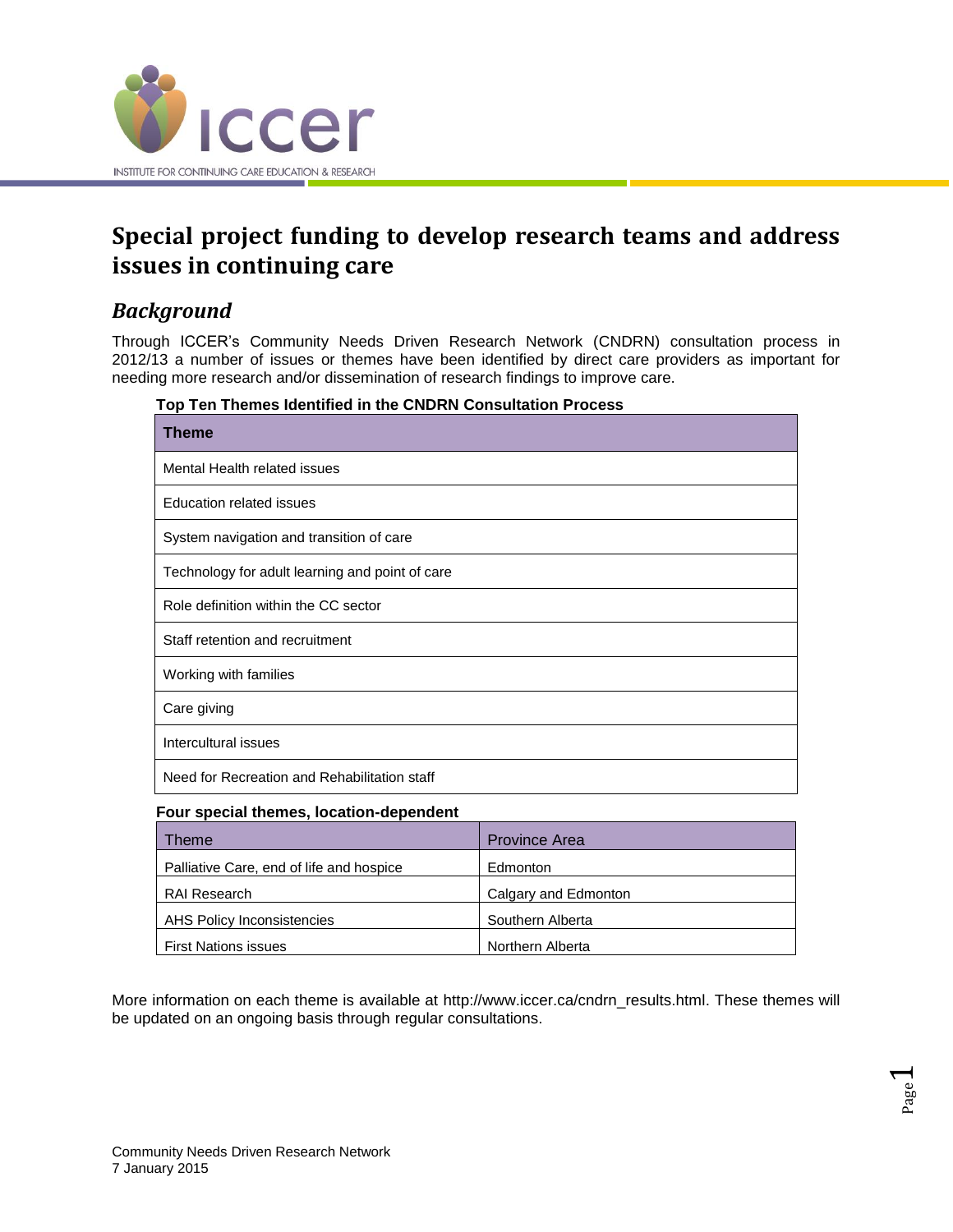#### *What we are offering*

ICCER is encouraging researchers/providers/educators to identify a viable project tackling one or more of the identified issues, and to establish a team of researchers, providers, educators, and policy makers to develop functioning research/implementation teams, test out ideas, and apply for grants.

ICCER has funds to provide seed funding to at least two groups in 2015/16. Applicants can receive up to \$10,000 for a special project providing further learnings into one of the identified areas of need. If groups do not apply for the full \$10,000, additional special projects may be awarded.

## *Criteria for special project funding*

1. Special projects can include:

- pilot or demonstration projects;
- literature reviews or syntheses; or
- knowledge translation or dissemination projects.
- 2. Special projects must:
	- include at least one ICCER member as a partner;
	- address at least one of the top issues identified on page 1;
	- be able to demonstrate how a team will be developed to do further work in the issue;
	- have a tangible product within the fiscal year; and
	- have the ability to generate additional research proposals to further research and dissemination related to the issue.
- 3. Submit a brief (no more than 2 pages, Ariel 10 font, 1 inch margins) description of what the pilot or demonstration project is going to do. In the document you should identify the project leader and other team members, including their affiliations.
- 4. Clearly identify how the money will be spent and justify any extraordinary expenses.
- 5. Project funds provided by ICCER may only be used for direct costs of projects/research. Funds awarded by ICCER may not be used on institutional overhead or indirect administrative support.

Submit application to Sandra Woodhead Lyons, Executive Director, ICCER (sandra@iccer.ca) by **31 March 2015**.

#### *Examples of past special projects*

In 2013/14 ICCER funded two special projects:

1. **Challenging/responsive Behaviours** (mental health related issues) - Dr. Suzette Brémault-Phillips and her team were funded to conduct a secondary analysis of the results of a one-day symposium held November 2012 and identify the next steps in developing, implementing, and sustaining a Behavioural Supports Alberta. As a result of that work, Dr. Brémault-Phillips was able to access funding from Alberta Innovates Health Solutions to hold a follow up symposium in February 2014, and to develop proposals to apply to several granting agencies. Having been able to develop relationships with providers, academics, and policy-makers, she was able to have a core research team to help pull together the research proposals.

NOTE: This project furthered work into challenging/responsive behaviours by doing secondary analysis, developing a key group of interested researchers, further disseminating information, and developing grant proposals for further research, including pilot projects. This project was not a pilot or demonstration